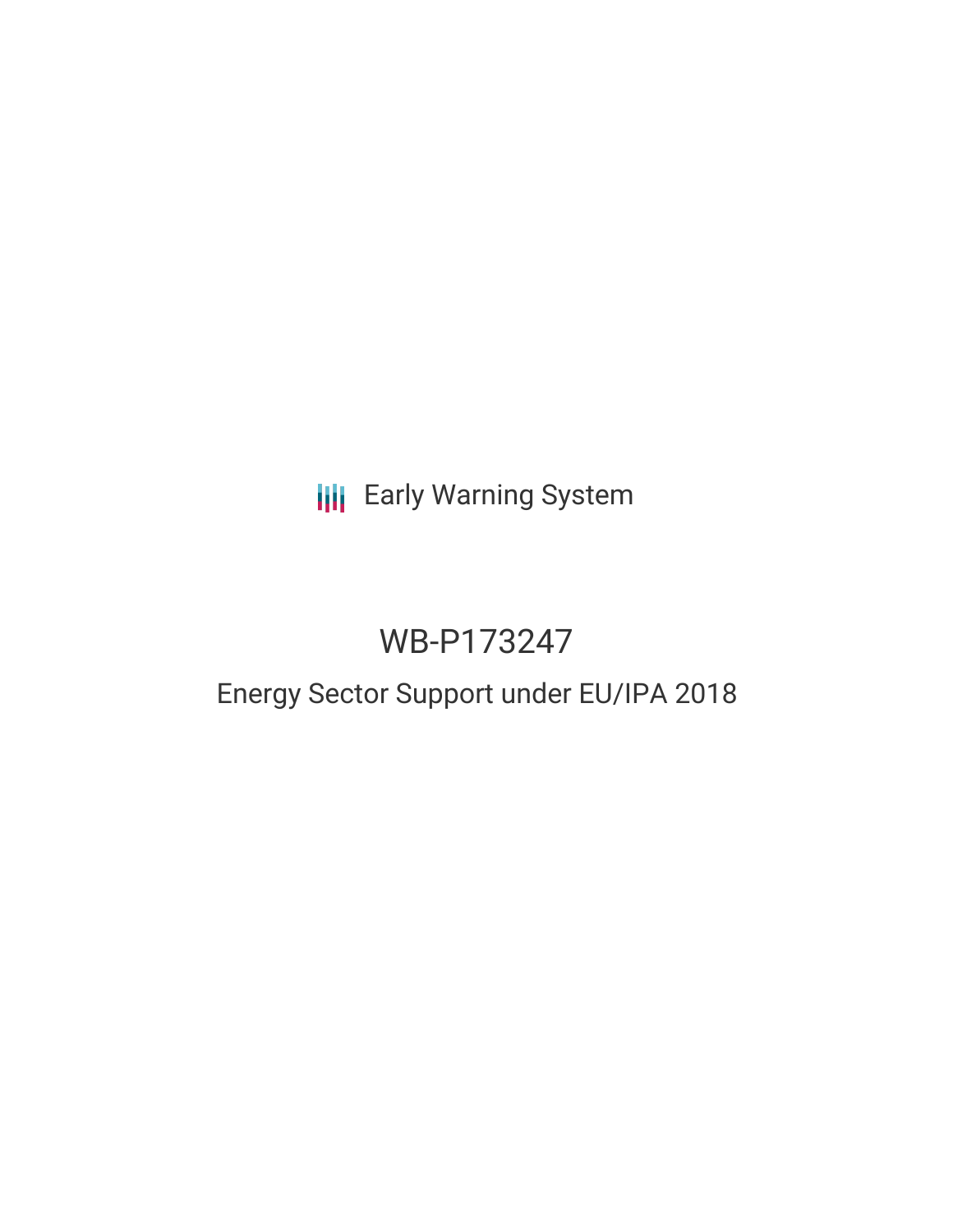

#### **Quick Facts**

| <b>Countries</b>               | Turkey                                                        |
|--------------------------------|---------------------------------------------------------------|
| <b>Financial Institutions</b>  | World Bank (WB)                                               |
| <b>Status</b>                  | Proposed                                                      |
| <b>Bank Risk Rating</b>        | U                                                             |
| <b>Voting Date</b>             | 2020-06-25                                                    |
| <b>Borrower</b>                | Republic of Turkey - Ministry of Energy and Natural Resources |
| <b>Sectors</b>                 | Energy, Technical Cooperation                                 |
| <b>Investment Type(s)</b>      | Advisory Services, Grant                                      |
| <b>Investment Amount (USD)</b> | $$3.65$ million                                               |
| <b>Project Cost (USD)</b>      | $$3.65$ million                                               |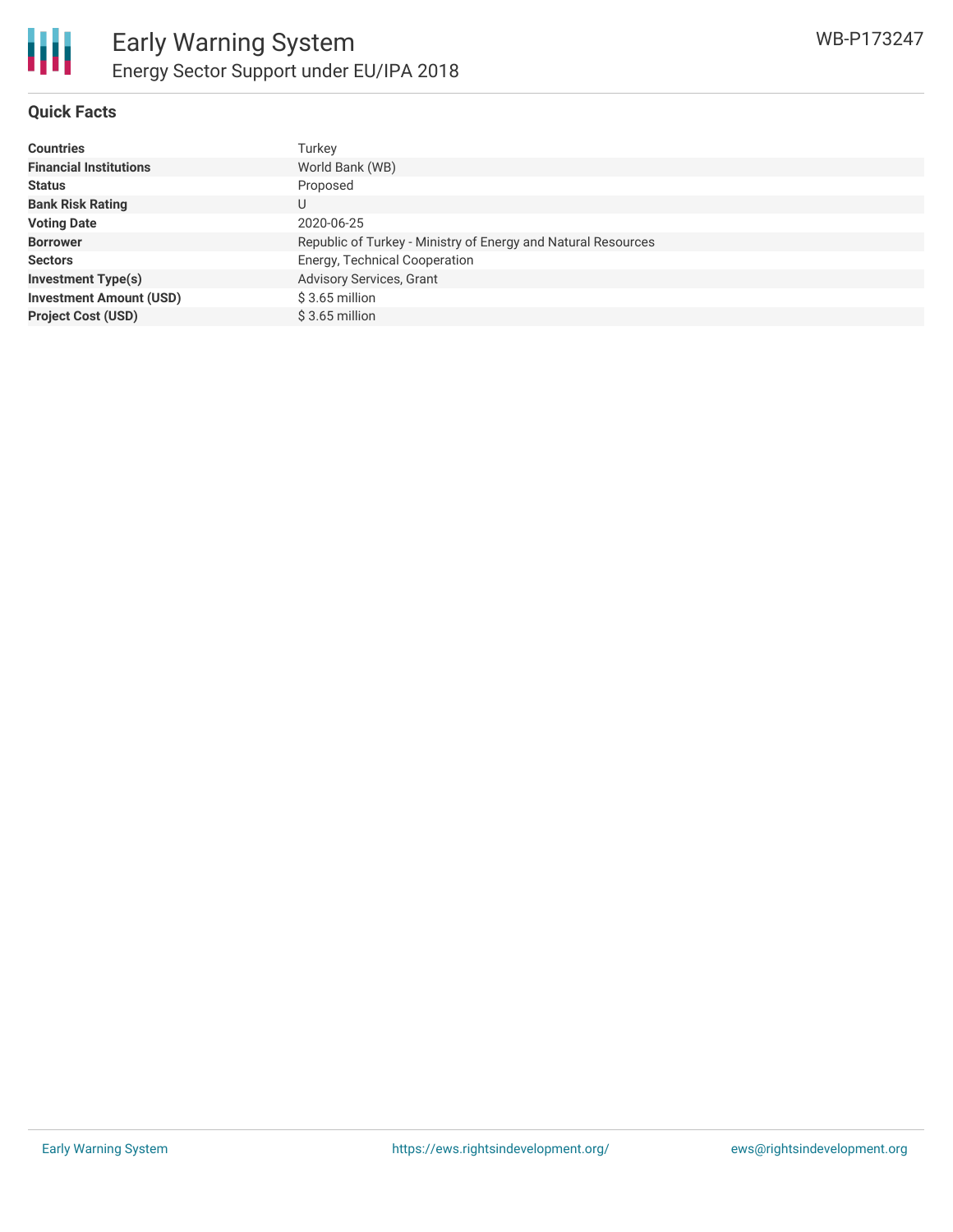

### **Project Description**

According to the Bank's website, the project provides financing to the Government of Turkey to fund utilization of supporting utilization of efficient and low-carbon technologies at one BOTAS (state-owned Petroleum Pipeline Corporation) liquified natural gas terminal.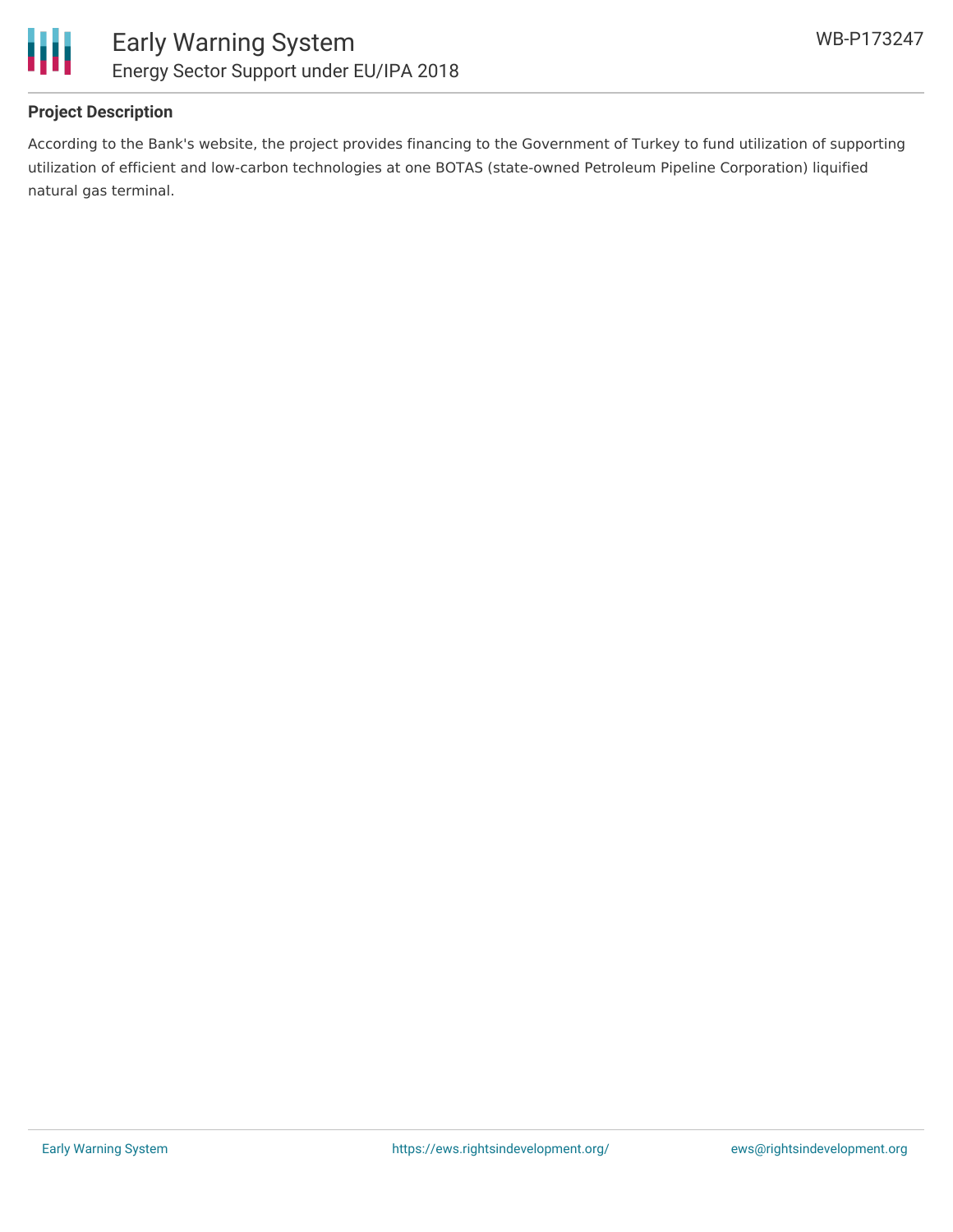

### Early Warning System Energy Sector Support under EU/IPA 2018

### **Investment Description**

World Bank (WB)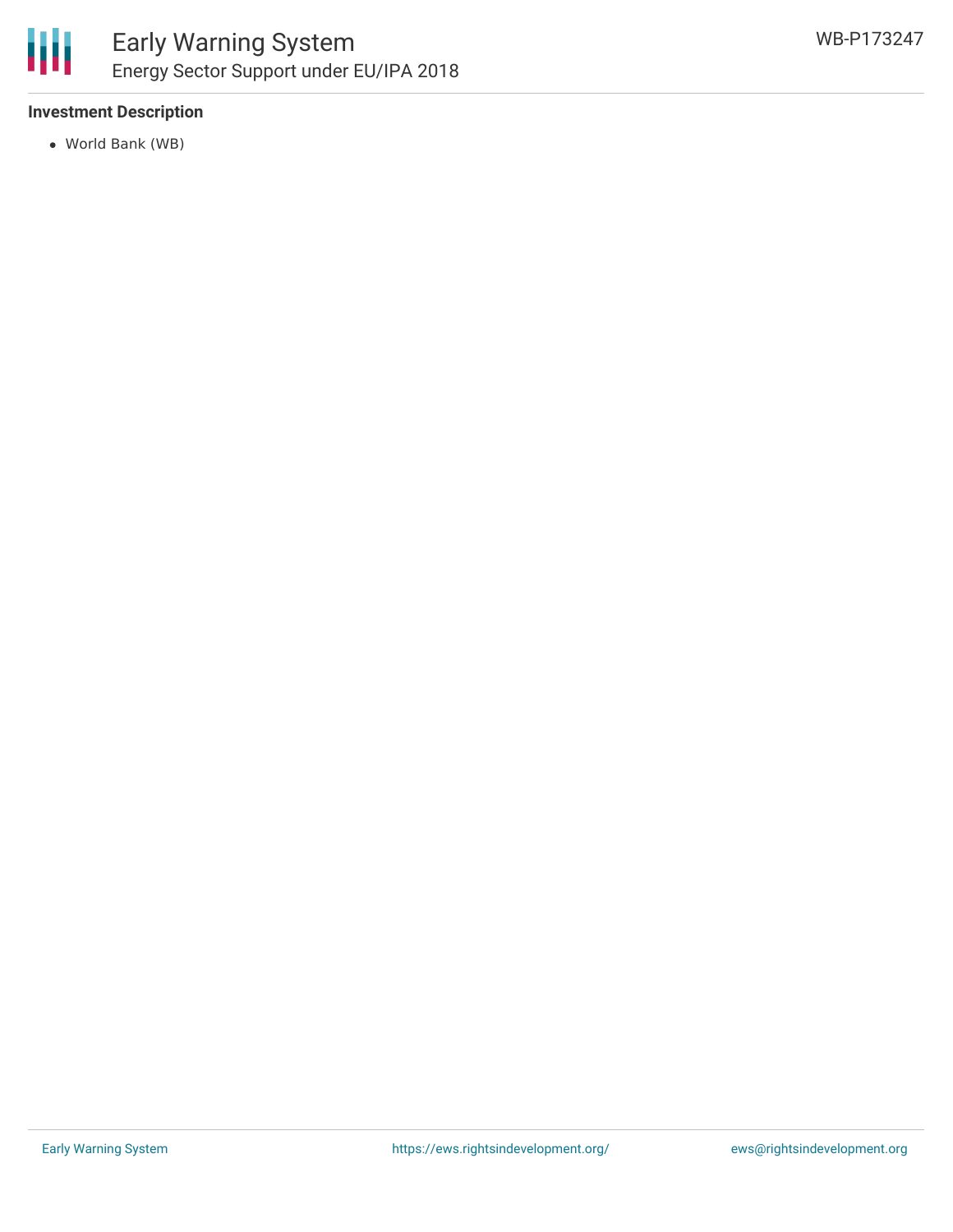

#### **Contact Information**

ACCOUNTABILITY MECHANISM OF WORLD BANK

The World Bank Inspection Panel is the independent complaint mechanism and fact-finding body for people who believe they are likely to be, or have been, adversely affected by a World Bank-financed project. If you submit a complaint to the Inspection Panel, they may investigate to assess whether the World Bank is following its own policies and procedures for preventing harm to people or the environment. You can contact the Inspection Panel or submit a complaint by emailing ipanel@worldbank.org. You can learn more about the Inspection Panel and how to file a complaint at: https://www.inspectionpanel.org.